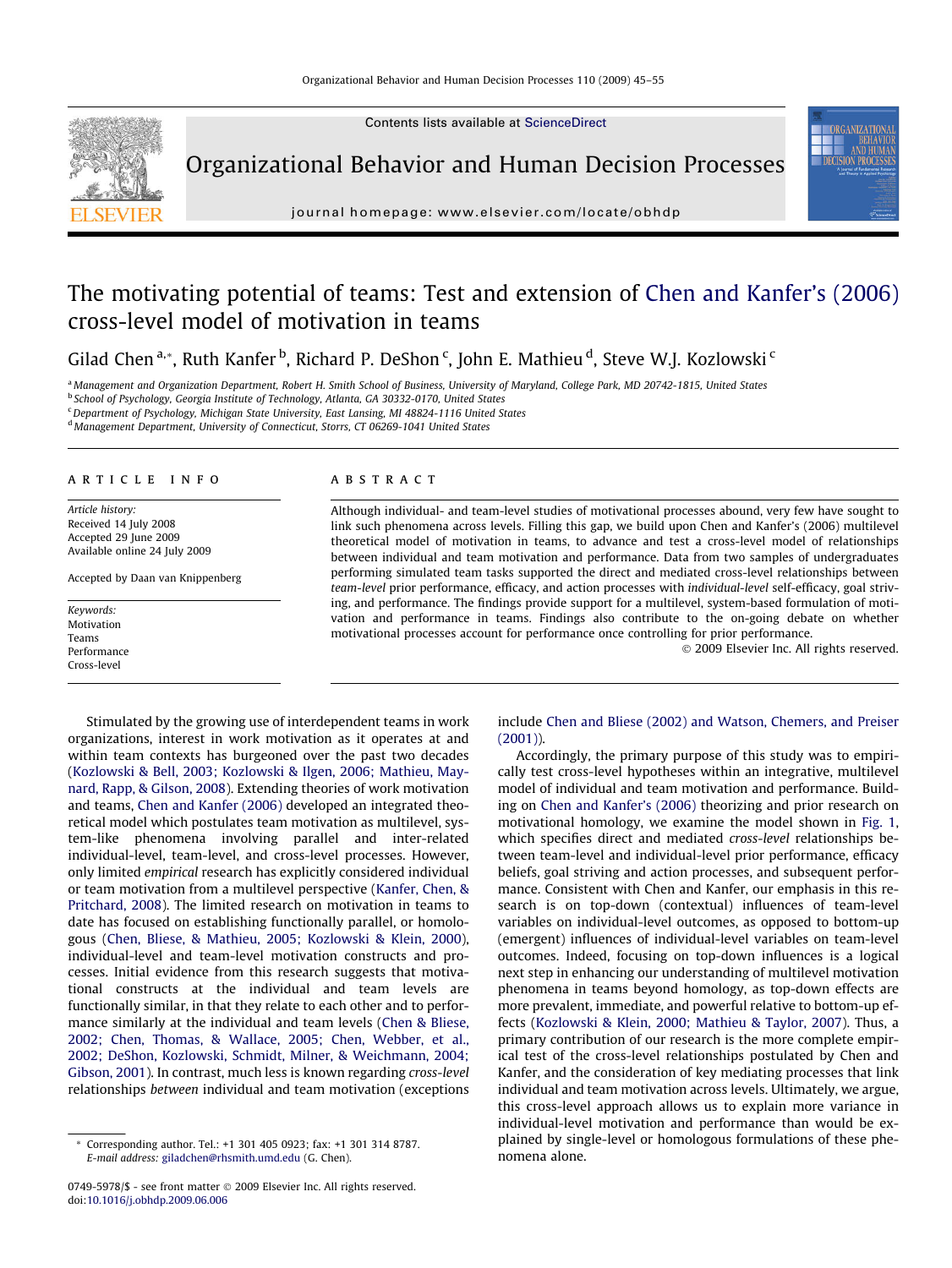<span id="page-1-0"></span>

Fig. 1. Hypothesized multilevel model of motivation and performance in teams.

However, we also extend [Chen and Kanfer's \(2006\)](#page-9-0) model by considering dynamic relationships in which, over time and across the individual and team levels, motivation contributes to performance, which in turn feeds back into subsequent motivation. Adopting this dynamic view of motivation in teams can help inform the recent debate regarding the efficacy–performance relationship (e.g., Bandura & Locke, 2003; [Vancouver, Thompson,](#page-10-0) [Tischner, & Putka, 2002; Vancouver, Thompson, & Williams,](#page-10-0) [2001\)](#page-10-0). Specifically, work by [Vancouver and his colleagues \(2001,](#page-10-0) [2002\)](#page-10-0) have suggested that self-efficacy relates to subsequent effort and performance more weakly and negatively when examined at the within-person level over repeated performance episodes. Extending these studies, we examine the dynamic within-person efficacy–performance relationship within a team context, where individual-level efficacy, effort and performance are likely influenced by team-level (i.e., contextual) phenomena. Likewise, our study also helps inform the broader question of whether self-efficacy predicts subsequent performance above and beyond past performance, which has yet to be studied in a team context (cf. [Heggestad & Kanfer, 2005; Judge, Jackson, Shaw, Scott, & Rich,](#page-9-0) [2007\)](#page-9-0). Finally, we also test our model in two samples consisting of 2-member and 3-member teams performing different tasks, and using different measures of individual goal striving, team action processes, and individual performance. Thus, the two samples allowed us to constructively replicate ([Lykken, 1968](#page-10-0)) our findings across important operational boundaries of teams and motivation.

## Theory and hypotheses

[Chen and Kanfer \(2006\)](#page-9-0) multilevel model of motivation in teams build upon and integrated among social-cognitive theories of individual motivation (e.g., [Bandura, 1997; Locke & Latham,](#page-9-0) [1990\)](#page-9-0) and theories of team processes and team effectiveness (e.g., [Hackman, 1992; Marks, Mathieu, & Zaccaro, 2001\)](#page-9-0). In this model, Chen and Kanfer postulated that, although individual motivation constructs are based on cognitive and behavioral processes and team-level constructs emerge from social and interpersonal processes, individual and team efficacy beliefs, goal processes, and performance share similar meanings and relate to each other similarly. Indeed, [Bandura \(1997\)](#page-9-0) defined self-efficacy as the ''belief in one's capabilities to organize and execute the courses of action required to produce given attainments" (p. 408), and, similarly, team efficacy as ''a group's shared belief in its conjoint capabilities to organize and execute the courses of action required to produce given levels of attainments" (p. 477).

Likewise, [Chen and Kanfer \(2006\)](#page-9-0) proposed that goal striving – i.e., the self-regulation of effort when pursuing task objectives – captures functionally similar phenomena to what the team literature has coined as ''team action processes" [\(Marks et al., 2001\)](#page-10-0). According to Marks et al., team action processes include: (1) monitoring progress toward goals (i.e., assessing how the team does relative to its mission/task goals), (2) system monitoring (i.e., tracking material resources and environmental conditions as they relate to mission accomplishment), (3) team monitoring and backup behaviors (i.e., assisting team members in performing their task roles), and (4) coordination (i.e., orchestrating the sequence and timing of interdependent actions). A meta-analysis found that the four action process dimensions are positively related, and relate similarly (positively) to team performance ([LePine, Piccolo, Jackson, Mat](#page-10-0)[hieu, & Saul, 2008](#page-10-0)), suggesting that these processes reflect a unified, yet multidimensional system of collective effort. Thus, in teams, individual goal striving captures members' allocation of personal effort towards team goals, which may involve effort directed at performing their individual role within the team, as well as assisting the team in other ways, such as helping other members perform their roles. Similarly, team action processes capture members' allocation of collective effort towards team goals, which includes engagement in the four dimensions of team action processes.

Recently, [Chen et al.'s \(2005\)](#page-9-0) study of teams performing a lowfidelity attack helicopter task and [DeShon et al.'s \(2004\)](#page-9-0) study of simulated radar teams have shown that, in line with [Chen and Kan](#page-9-0)[fer's \(2006\)](#page-9-0) theorizing, the individual-level relationships among self-efficacy, individual effort regulation, and individual performance are highly similar (i.e., homologous) to the team-level relationships among team efficacy, team effort regulation, and team performance. Although these studies advanced our understanding of the homologous nature and function of motivation in and of teams, they did not examine another important component of Chen and Kanfer's theory, namely the cross-level interplay between individual and team motivation.

Accordingly, following the model displayed in Fig. 1, we next consider cross-level relationship involving prior team and individual performance, team and self-efficacy beliefs, team action processes and individual goal striving, and subsequent individual performance. Consistent with the general, multilevel principle of bond strength [\(Kozlowski & Klein, 2000\)](#page-10-0), we expect that more proximal antecedents – i.e., those occurring closer in time and within the same level – will exert more powerful influences on an individual-level outcome than more distal antecedents. In line with [Chen](#page-9-0)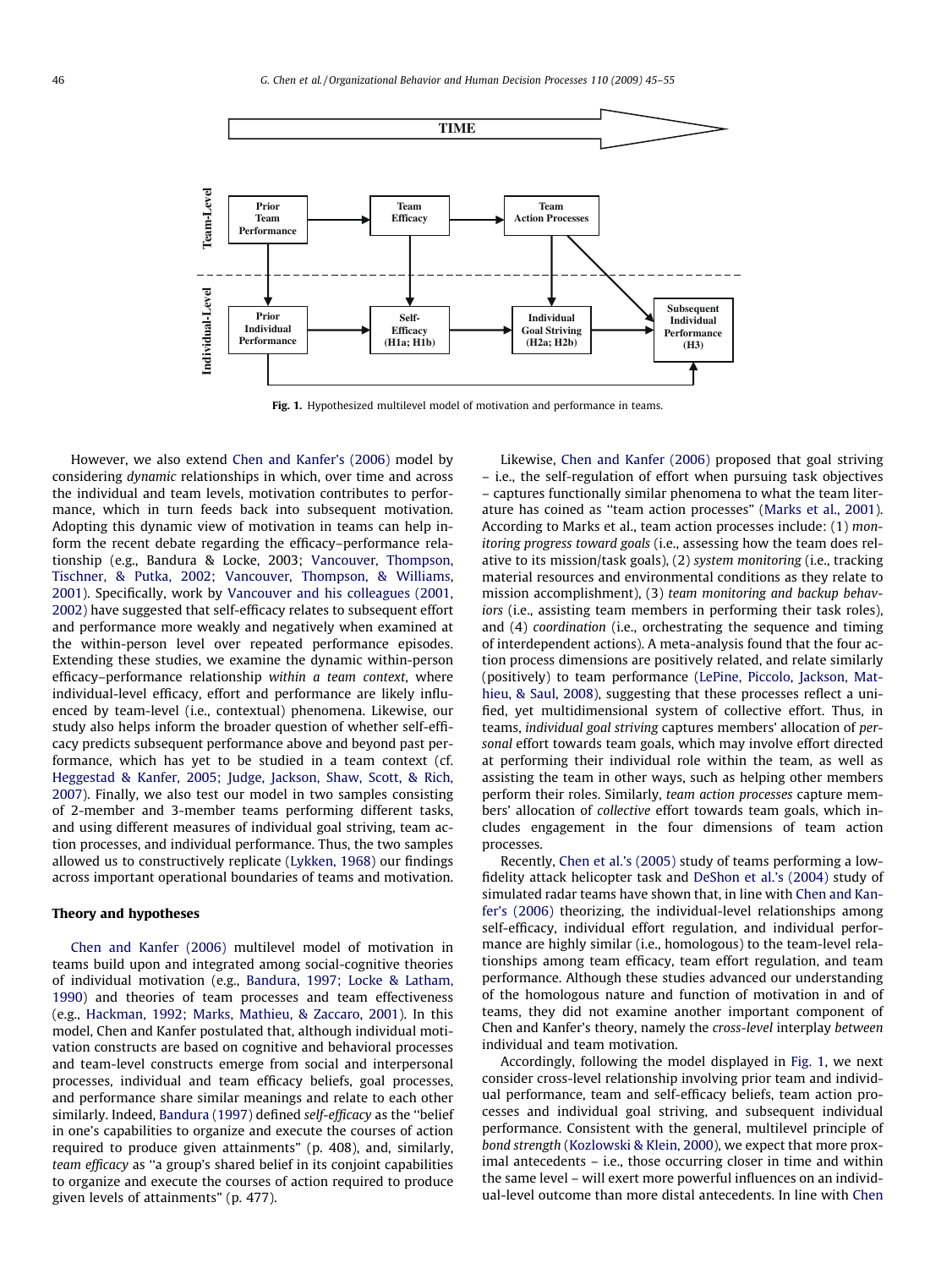<span id="page-2-0"></span>[and Kanfer's \(2006\)](#page-9-0) theorizing, we recognize that, at each stage of the model, direct cross-level relationships (e.g., between team efficacy and self-efficacy, team action processes and individual goal striving, etc.) may capture both top-down and bottom-up influences. However, given that top-down effects are likely more powerful than are bottom-up effects (especially in strong situations, such as after focal team constructs emerge and are shared among members), and since bottom-up influences may require more time to emerge ([Kozlowski & Klein, 2000; Mathieu & Taylor, 2007\)](#page-10-0), we assume that the cross-level relationships in our model are more likely to reflect top-down than bottom-up influences. Given our focus on top-down influences, we also consider individual performance as our ultimate criterion. We do, however, recognize that individual performance and team motivation promote team effectiveness (see [Chen, 2005; Chen, Kirkman, Kanfer, Allen, & Rosen,](#page-9-0) [2007](#page-9-0)).

## Cross-level predictors of self-efficacy

Extending social cognitive theory [\(Bandura, 1997\)](#page-9-0), [Chen and](#page-9-0) [Kanfer \(2006\)](#page-9-0) proposed that prior individual performance represents a form of discretionary input that conveys personal performance feedback that can be unique to each member within a team, whereas team performance represents a form of ambient input that conveys a common (or collective) performance feedback to all team members (cf. [Hackman, 1992](#page-9-0)). Thus, following Chen and Kanfer, we expect that prior individual performance would relate more strongly and directly to self-efficacy, whereas prior team performance would relate more strongly or directly to team efficacy. A study of collegiate sports teams by [Feltz and Lirgg \(1998\)](#page-9-0) provided support for this expectation. However, we also propose two mediating pathways through which prior team performance relates to self-efficacy of individual team members.

First, we expect prior team performance to positively relate to self-efficacy through its association with individual performance. Indeed, the performance of individuals in interdependent teams is likely to be tightly and positively coupled with the performance of the team as a whole. For example, prior team performance may set norms for higher (or lower) individual performance (see [Hackman, 1992\)](#page-9-0), and hence promote more positive individual performance in a team. In support, previous research has found a positive relationship between individual performance and team performance, especially when the teams are highly interdependent (e.g., [Chen, 2005; Chen et al., 2007\)](#page-9-0). However, prior individual performance is likely to have a stronger relationship with self-efficacy than prior team performance, since it conveys to members more relevant information regarding personal competence.

Second, we propose that team efficacy will also mediate between prior team performance and subsequent self-efficacy. Social cognitive theory [\(Bandura, 1997](#page-9-0)) argues that prior team performance positively promotes subsequent team efficacy, as supported by empirical research (e.g., [Feltz & Lirgg, 1998](#page-9-0)). In turn, team efficacy is likely to influence self-efficacy, because, due to the interdependent nature of individual roles in teams, members are likely to be more efficacious regarding performing their own roles (i.e., have high self-efficacy) when they believe their team is highly capable of performing its collective task (i.e., when members share high levels of team efficacy; see [Chen and Bliese \(2002\) and Chen and](#page-9-0) [Kanfer \(2006\)\)](#page-9-0). Indeed, [Eden \(2001\)](#page-9-0) has argued that individuals view teammates as important means for their success in a team, and hence team efficacy is an important source of self-efficacy in teams. Thus, team efficacy likely mediates the impact of prior team performance on self-efficacy, because it captures members' shared interpretation of past team performance and competence. Accordingly:

Hypothesis 1. The positive cross-level relationship between prior team performance and subsequent individual self efficacy is fully mediated by (a) prior individual performance, and (b) team efficacy.

## Cross-level predictors of individual goal striving

According to [Chen and Kanfer \(2006\),](#page-9-0) individuals' ability to regulate effort effectively when performing interdependent team tasks depends on how effectively other team members perform their roles. As such, individuals may be more motivated to exert effort on behalf of their team when their team shares high percepts of team efficacy. In contrast, when team efficacy is low, individuals may be less motivated to exert effort on behalf of their team since such efforts are likely to be perceived as unlikely to translate into positive team outcomes. However, we propose further that the positive relationship between team efficacy and individual goal striving is mediated by self-efficacy and team action processes.

First, we argue that self-efficacy is more proximal to individuallevel self-regulation than is team efficacy, due to its greater information value in terms of forming judgments about personal competence in the context of the team. Specifically, individuals' effort allocation in a team can vary across members, and hence is more likely to be based on personal self-efficacy (which also varies across members) than on team efficacy (which is shared among members). Second, as argued by [Marks et al. \(2001\)](#page-10-0), team action processes reflect important manifestations of team efficacy and other ''emergent states." Further, as suggested by [Chen and Kanfer](#page-9-0) [\(2006, p. 247\)](#page-9-0), team action processes can directly and positively promote individual-level goal striving, since ''teams who engage in effective [team action processes] are likely to encourage and motivate their members to contribute to these processes (e.g., through mechanisms such as modeling, persuasion, or vicarious experiences)." Therefore:

Hypothesis 2. The positive cross-level relationship between team efficacy and subsequent individual goal striving is fully mediated by (a) self-efficacy, and (b) team action processes.

## Cross-level predictors of individual performance

Team action processes can also directly facilitate individuals' ability to perform their roles in a team. For instance, when team members effectively coordinate the timing of their activities (e.g., when computer programmers deliver their portions of a computer code in timely and coordinated manner), or when members assist each other to perform their tasks (e.g., when a pilot asks a copilot to check on an important flight indicator), each individual member is more likely to perform his/her role more effectively. However, we also expect that individual goal striving will partially mediate between team action processes and individual performance, since team action processes enhance team members' goal striving processes. Thus, in accordance with [Chen and Kanfer's \(2006\)](#page-9-0) theorizing, we propose that team action processes both enable and motivate individual performance in teams. Hence:

Hypothesis 3. The positive cross-level relationship between team action processes and subsequent individual performance is partially mediated by individual goal striving.

#### Study overview

To test the hypotheses, we re-analyzed data reported in [Chen](#page-9-0) [et al. \(2005\) and DeShon et al. \(2004\)](#page-9-0), which we term Sample 1 and Sample 2, respectively. However, none of the cross-level effects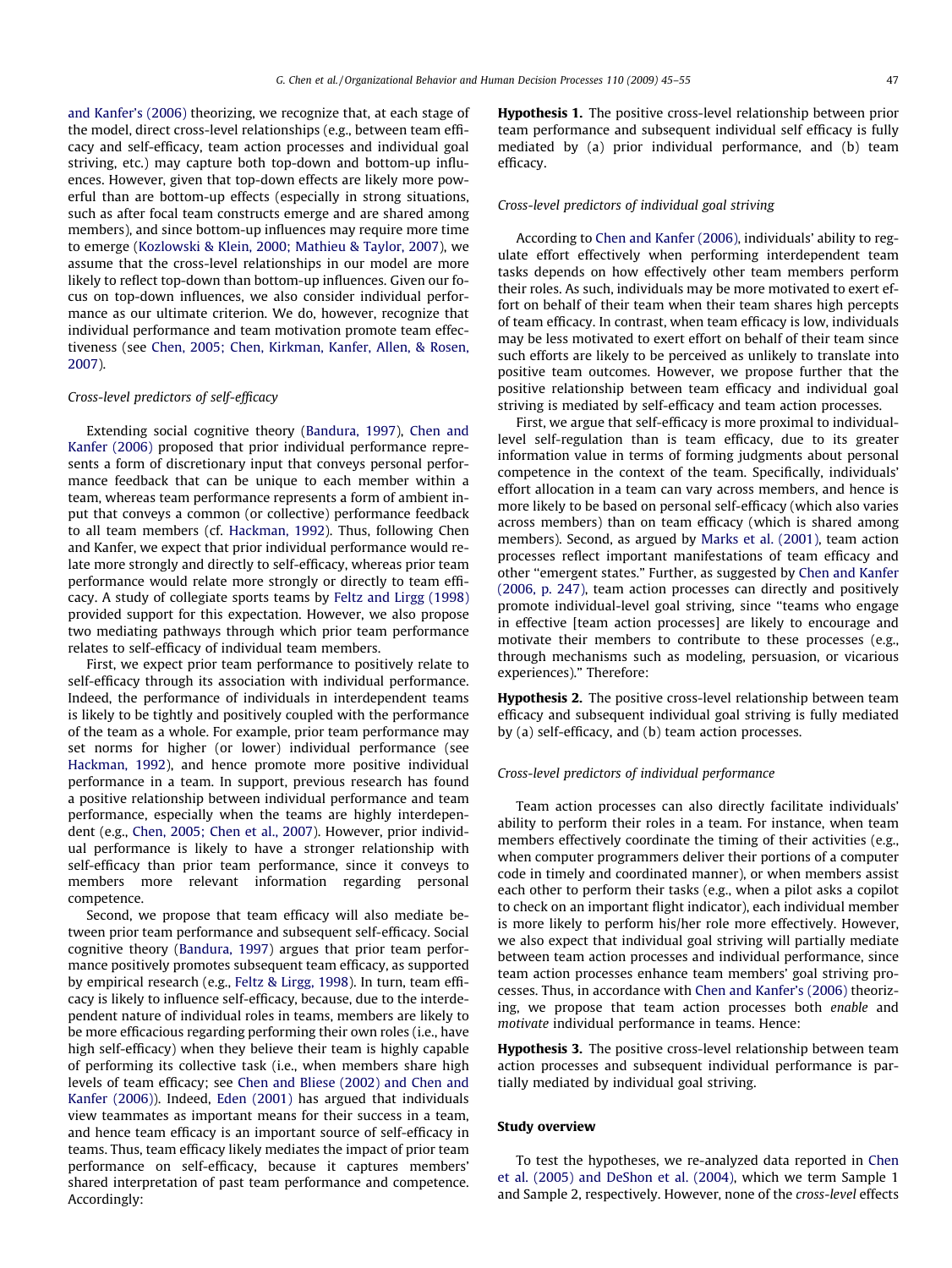we focus on in this study were reported in these previously published studies. Moreover, we also include additional data not previously reported in these studies (including data capturing previous individual and team performance, data from two additional performance episodes not reported by Chen et al., different operationalization of team action processes not reported by Chen et al., and different operationalizations of individual goal striving and team action processes than those reported in DeShon et al.). Further, Chen et al. and DeShon et al. established that the individual-level and team-level variables in our model are homologous, which is an important pre-condition for testing the cross-level relationships postulated by [Chen and Kanfer \(2006\)](#page-9-0). Moreover, the explicit comparison of Samples 1 and 2 allowed us to examine the extent to which the hypothesized relationships generalized across 2-member and 3-member teams, teams performing different tasks, and different operationalizations of individual goal striving, team action processes, and individual performance.

#### Sample 1

## Method

## Participants, task, and procedures

Participants were 150 undergraduates from a large university in the Southeastern United States, who performed in 75 two-person teams as part of a larger study investigating training and performance in team contexts [\(Chen et al., 2005\)](#page-9-0). [Chen et al. \(2005\)](#page-9-0) examined individual- and team-level relationships involving only the first of three performance missions reported in the present study, without taking into account cross-level effects across performance episodes. The sample was 74% male with an average age of 20 (SD = 1.56). All participants received extra course credit and an opportunity for cash reward, as described in Chen et al. Participants performed a low-fidelity PC-based flight simulator task ([Longbow2, 1997](#page-10-0)), where one member assumed the role of a pilot (responsible for flying the helicopter, firing weapons, and escaping enemy anti-aircraft fire), and another member assumed the role of a gunner (responsible for radar surveillance, weapon selection and management, and system monitoring). The task required a high level of interdependence between the pilot and the gunner.

The study session lasted about 4 h and was conducted in two phases. First, participants completed a 90-min training program. Second, all teams performed a practice mission, followed by three 15-min performance missions. Participants completed the self-efficacy and team efficacy measures prior to each performance mission, and individual goal striving and team action processes following each mission. Indices of team and individual performance were also obtained following each mission. Each performance mission contained the same number of targets, but differed in terms of terrain, target locations, and flight routes. Pilot testing ensured that the three missions were equally difficult, and the order in which the three parallel flight missions were performed was counterbalanced.

#### Measures

Individual performance. Trained research assistants, who served as Subject Matter Experts (SMEs), rated individual members' performance following each performance mission using locally developed Behaviorally Anchored Rating Scales (BARS). The performance measures captured three distinct dimensions of each role in the team (see [Chen et al., 2005](#page-9-0)). Prior performance involved performance in the mission preceding the focal performance mission (i.e., practice performance was prior performance when considering to performance on mission#1 as subsequent performance, performance on mission#1 was prior performance when considering performance on mission#2 as subsequent performance, etc.). Average internal consistency reliabilities across the three missions were .82 and .78 for the pilot and gunner performance measures, respectively.

Self-efficacy. Participants completed different self-efficacy measures for individuals assuming the pilot and gunner roles. The measures focused on tasks identified as most critical for each respective role, and asked participants to ''rate how confident you are in your ability to successfully and consistently accomplish each of the following tasks"  $(1 = not at all confident; 5 = extremely$ confident). Average internal consistency across the three performance missions were .70 for the pilot self-efficacy measure, and .75 for the gunner self-efficacy measure.

Individual goal striving. Participants completed an individual goal striving measure, which captured individual activities directed at assisting the team to execute its mission goals and plans. This measure asked individuals to ''rate the extent to which you personally engaged in each of the following behaviors during this last flight mission" (e.g., "I provided verbal feedback to my flight partner"; 1 = never; 5 = constantly; average  $\alpha$  across missions = .84).

Team performance. Team performance scores on each mission were based on the extent to which the team accomplish various team objectives (see [Chen et al., 2005](#page-9-0)), as recorded on a computer screen following each mission. The maximum possible score in each mission was 410 pts. Team performance on the mission preceding each focal performance episode constituted prior team performance (e.g., practice performance was prior team performance when considering the first performance mission, etc.).

Team efficacy. A six-item team efficacy measure asked the pilot and gunner to ''rate how confident your team is in its ability to successfully and consistently accomplish each of the following team tasks" (1 = not at all confident; 5 = extremely confident; average  $\alpha$  across missions = .73). Supporting the aggregation of team efficacy to the team-level, average  $ICC(1)$  across the three missions was .53 ( $F = 2.81$  to 3.86,  $p < .05$ ), and average ICC(2) was .69.

Team action processes. Team members rated action processes using items that paralleled the individual-level goal striving measure, but the items used a team, rather than individual referent. This measure, which was not reported in [Chen et al.'s \(2005\)](#page-9-0) study, asked members to ''rate the extent to which your team collectively engaged in each of the following behaviors during this last flight mission" (e.g., ''We focused on how well our team progressed toward accomplishing our goals")  $(1 = never; 5 = constantly; average)$  $\alpha$  across missions = .88).<sup>1</sup> Supporting aggregation to the team-level, the average ICC(1) across the three missions was .40,  $F = 2.14$  to 2.75,  $p < .05$ , and the average ICC(2) was .57.<sup>2</sup>

 $1$  Because the team-rated action processes included similar items to the individuallevel goal striving measure, albeit with the team as the referent, it was important to demonstrate that the two measures were distinct. Confirmatory factor analyses indicated that, in each time period, the two-factor model (which allowed the individual goal striving and team action processes factors to covary freely) fit the data significantly better ( $p < .05$ ) than an alternative model which set the two factors to correlate at 1.0,  $\Delta \chi^2$ <sub>( $\Delta df=1$ )</sub> = 4.96, 24.80, and 7.58, CFI = .95, .96, and .96, and SRMR = .05, .04, and .03 for Times 1–3, respectively.

 $2$  As described in Chen et al. (2005), team action processes were also rated by SMEs at the conclusion of each mission. The team-rated and SME-rated measures significantly correlated (average r across the missions was .45,  $p < .01$ ), and very similar substantive results were obtained with the two measures (results are available upon request). Thus, we only report results from the team-rated measure of team action processes in this study.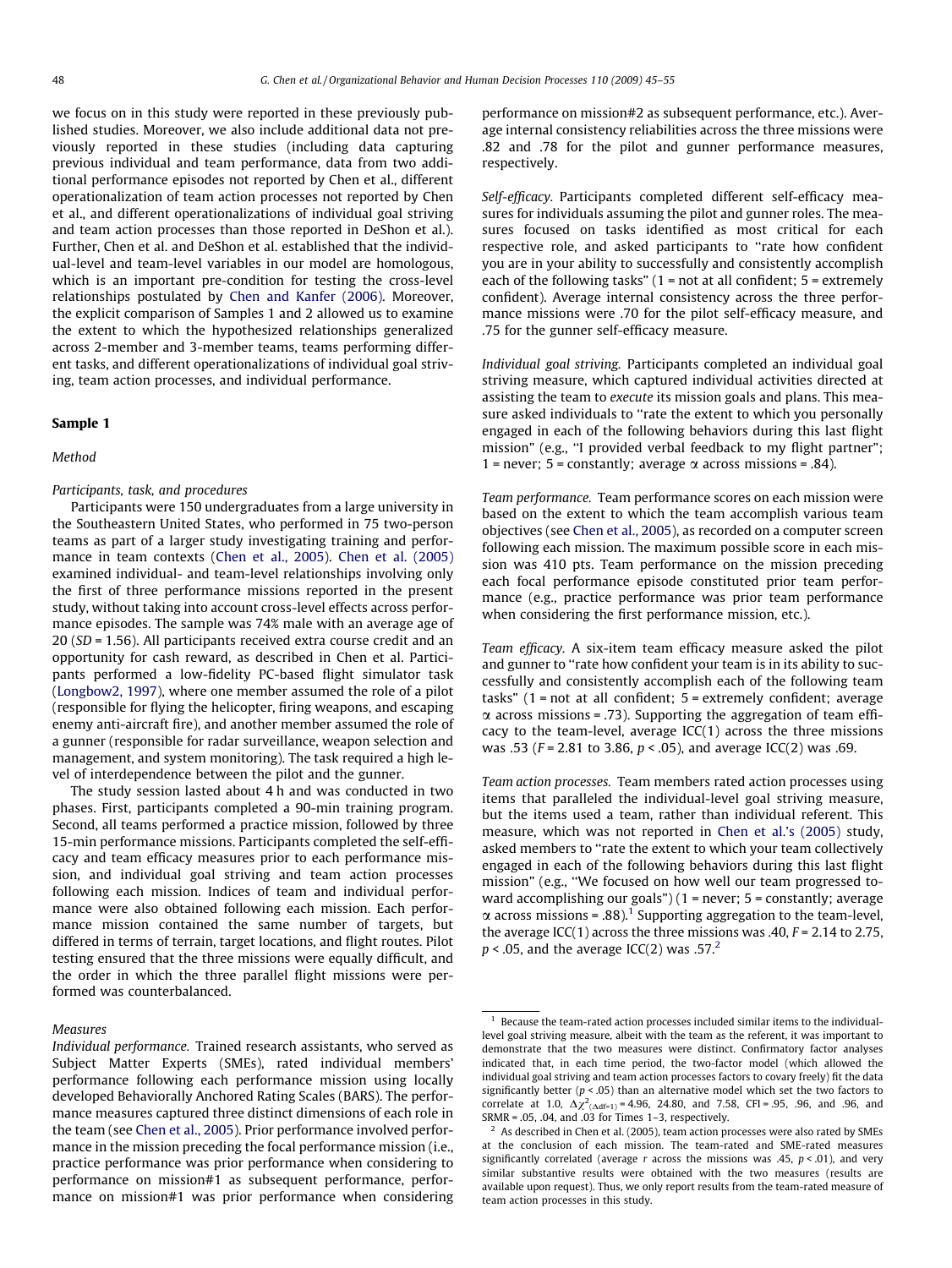<span id="page-4-0"></span>

| Table 1                                             |  |
|-----------------------------------------------------|--|
| Descriptive statistics and correlations (Sample 1). |  |

| Variable                          | М     | <b>SD</b> |                          |                   |                    | $\overline{4}$   |                  | 6      |                 | 8                | 9             | 10 |
|-----------------------------------|-------|-----------|--------------------------|-------------------|--------------------|------------------|------------------|--------|-----------------|------------------|---------------|----|
| Time                              | 2.00  | 0.82      | $\overline{\phantom{a}}$ |                   |                    |                  |                  |        |                 |                  |               |    |
| Role in team                      | 1.50  | 0.50      | .00                      | $\qquad \qquad -$ |                    |                  |                  |        |                 |                  |               |    |
| Prior individual performance      | 2.84  | 0.88      | .05                      | $-.08$            |                    |                  |                  |        |                 |                  |               |    |
| Self-efficacy                     | 3.71  | 0.61      | $.13$ <sup>*</sup>       | $-.21$            | .35'               |                  |                  |        |                 |                  |               |    |
| Individual goal striving          | 3.69  | 0.71      | .24                      | $-.20'$           | $.19$ <sup>*</sup> | .43 <sup>°</sup> |                  |        |                 |                  |               |    |
| Subsequent individual performance | 2.87  | 0.89      | .03                      | $-.11$            | .66 <sup>°</sup>   | $.25^{\degree}$  | .33'             | $-$    |                 |                  |               |    |
| Prior team performance            | 148.3 | 96.4      | .24                      | .00               | $.50^{\degree}$    | .24              | $.12^{\degree}$  | .27    |                 |                  |               |    |
| Team efficacy                     | 3.55  | 0.59      | .05                      | .00               | .53'               | .55              | .30 <sup>°</sup> | .33'   | $.50^{\degree}$ |                  |               |    |
| Team action processes             | 3.81  | 0.60      | $.28^{\degree}$          | .00               | .13'               | .35'             | .74"             | $.33*$ | .11             | .38 <sup>°</sup> | $-$           |    |
| Subsequent team performance       | 174.0 | 99.9      | .09 <sup>°</sup>         | .00               | .19                | .08              | $.28*$           | .48    | .14             | $.20^{\circ}$    | $.42^{\circ}$ |    |

Note. N = 450; Role in Team: 1 = gunner; 2 = pilot; Correlations are at individual-level data, averaged across the three performance episodes, with team means assigned down to individuals.

 $n < 05$ 

## Analysis strategy

Due to the multilevel nature of the data, the hypotheses were tested using hierarchical linear modeling (HLM; [Raudenbush, Byrk,](#page-10-0) [& Congdon, 2004\)](#page-10-0). In particular, individual-level outcomes were analyzed using 3-level HLM models, in which level 1 was composed of repeated individual-within-team observations (i.e., individual-level variables across the three missions, reflected by  $\pi$ coefficients), level 2 was composed of repeated team-level observations (i.e., team-level variables across the three missions, reflected by  $\beta$  coefficients), and level 3 included simply the team identification variable to reflect between-team differences [\(Rau](#page-10-0)[denbush et al., 2004\)](#page-10-0). These repeated-measures cross-level analyses captured longitudinal, within-individual and within-team relationships. In all analyses of individual outcomes, we controlled for team members' role in the team (gunner vs. pilot), since the pilot role was more challenging than the gunner role, and for time (coded as missions one, two, and three), to examine plausible changes in variables over time. Analyses of team-level outcomes were conducted using 2-level HLM (level 1 = repeated team-level observations over time; level 2 = team identification). We standardized all variables at their respective levels prior to the analysis (i.e., the estimates we report are standardized estimates).

To test the mediation hypotheses ([H1–H3](#page-2-0)), we followed the meso-mediation framework proposed by [Mathieu and Taylor](#page-10-0) [\(2007\)](#page-10-0). Similar to [Baron and Kenny \(1986\)](#page-9-0), full mediation occurs when:  $(1)$  the independent variable  $(X)$  predicts the dependent variable  $(Y)^3$ , (2) X predicts the mediating variable  $(M)$ , and, when regressing Y on both the X and M,  $(3)$  M significantly predicts Y, but (4) X no longer significantly predicts Y. Since [H1–H3](#page-2-0) involved two mediators each, we also report results from [MacKinnon, Lock](#page-10-0)[wood, Hoffman, West, and Sheets' \(2002\)](#page-10-0)  $z'$  test, which assesses whether an antecedent  $(X)$  is related indirectly to a criterion  $(Y)$ via each specific mediating or intervening variable (M). Finally, we report [Snijders and Bosker's \(1999\)](#page-10-0) pseudo  ${\sim}R^2$  as an estimate of criterion variance accounted for, based on estimates of the proportional reduction of error for predicting an individual outcome (using level 1, level 2, and level 3 residual variances for dependent variable).

## Results

Table 1 reports descriptive statistics and correlations among Sample 1 variables. Note that correlations were at the individuallevel, averaged across the three missions, with team variable means assigned down to individuals. For completion, we also report correlations with subsequent team performance, and address these in the ''General discussion" section.

# Cross-level analyses of self-efficacy

To test [H1](#page-2-0)a and b, we first examined whether prior team performance predicted the two mediators – prior individual performance ([H1](#page-2-0)a) and team efficacy [\(H1](#page-2-0)b). HLM tests showed that prior team performance indeed significantly predicted both prior individual performance ( $\beta$  = .35,  $p < .05$ ) and team efficacy ( $\pi$  = .49,  $p < .05$ ). Also, as shown in [Table 2](#page-5-0) (Model 1), prior team performance positively and significantly predicted self-efficacy ( $\beta$  = .18,  $p$  < .05). In addition, Model 2 in [Table 2](#page-5-0) shows that both team efficacy ( $\beta$  = .53,  $p$  < .05) and prior individual performance ( $\pi$  = .13,  $p < .05$ ) predicted self-efficacy, whereas prior team performance significantly and negatively predicted self-efficacy ( $\beta = -.12$ ,  $p < .05$ ). The finding that prior team performance was significantly negatively related to self-efficacy once introducing the mediators may be indicative of suppression, which, according to [Shrout and](#page-10-0) [Bolger \(2002, p. 430\)](#page-10-0) occurs when the indirect effect has the opposite sign of the estimated direct effect of the independent variable in the presence of the mediator. Indeed, in contrast to the significant negative estimate obtained for team performance in Model 2 ([Table 2](#page-5-0)), the indirect cross-level relationship between prior team performance and self-efficacy was significant and positive through both prior individual performance ( $z' = 2.11$ ,  $p < .05$ ) and team efficacy ( $z' = 6.75$ ,  $p < .05$ ), indicating that inclusion of the mediators led to significant drop in the parameter estimate of the prior team performance influence. Thus, in line with Shrout and Bolger, we conclude that these results provide support for [H1](#page-2-0)a and b.

## Cross-level analyses of individual goal striving

The second set of hypotheses position self-efficacy ([H2a](#page-2-0)) and team action processes [\(H2](#page-2-0)b) as mediators between team efficacy and individual goal striving. Providing support for the first mediation pre-condition, team efficacy significantly and positively predicted self-efficacy, as noted above (see [Table 2](#page-5-0), Model 2). Additional 2-level HLM tests indicated that, after controlling for prior team performance, team efficacy significantly and positively predicted team action processes ( $\beta$  = .21, p < .05). As shown in Model 3 of [Table 2,](#page-5-0) team efficacy positively and significantly predicted individual goal striving ( $\beta$  = .12,  $p$  < .05). Moreover, as shown in Model 4 [\(Table 2](#page-5-0)), both self-efficacy ( $\pi$  = .18,  $p$  < .05) and team action processes ( $\beta$  = .70,  $p$  < .05) positively predicted individual goal striving, and team efficacy negatively and significantly predicted individual goal striving ( $\beta$  = -.11, p < .05). The significant negative estimate associated with team efficacy in the model including team-rated action processes and self-efficacy may again

<sup>&</sup>lt;sup>3</sup> We recognize that the " $X \rightarrow Y$  pre-condition" has been relaxed in recent years (e.g., [Shrout & Bolger, 2002\)](#page-10-0). However, as noted by [Mathieu and Taylor \(2002\)](#page-10-0), establishing at least some relationship between the independent and dependent variable can help distinguish between mediated versus indirect relationships.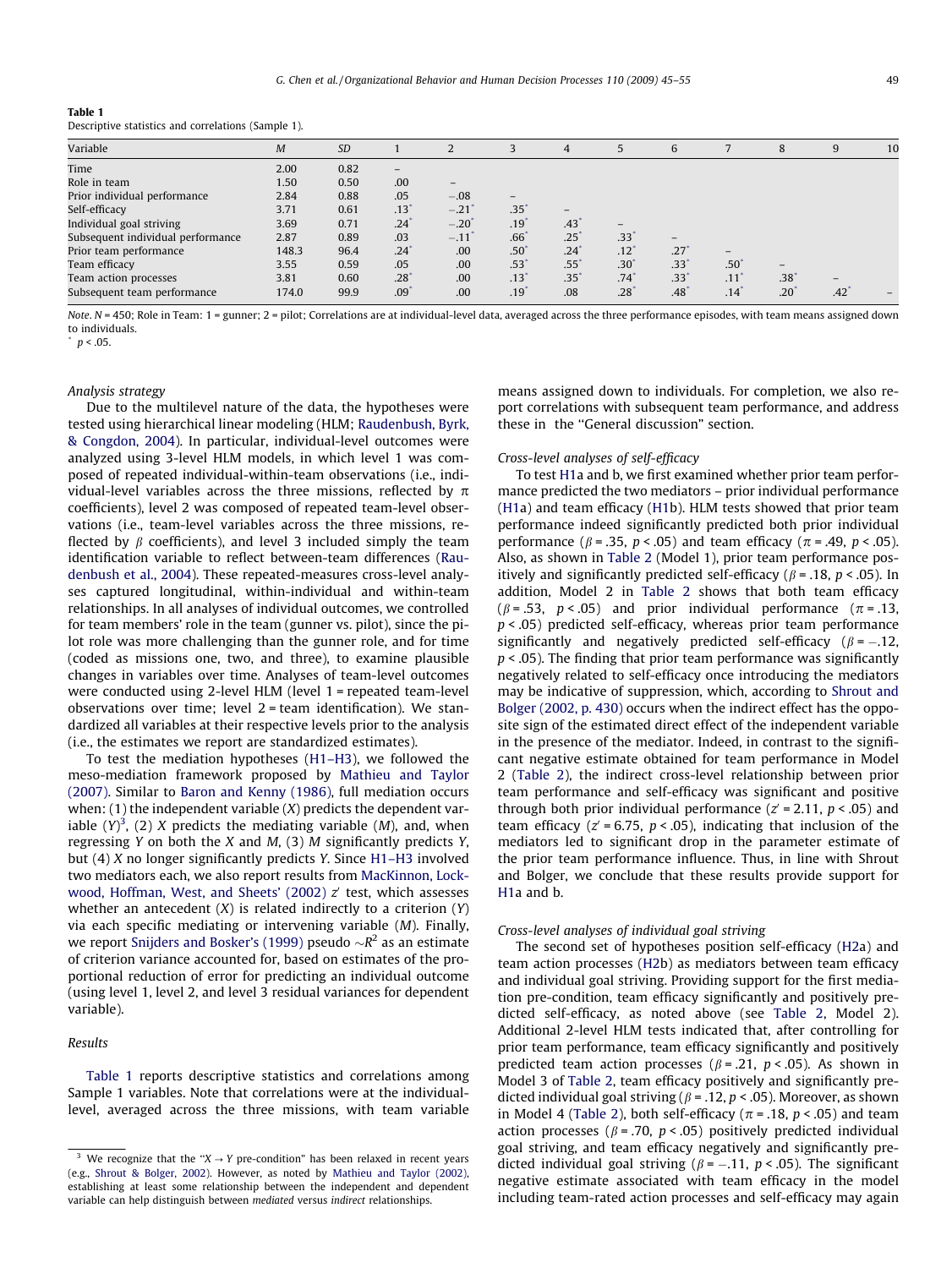#### <span id="page-5-0"></span>Table 2

Hierarchical linear modeling tests of hypotheses (Sample 1).

|                              |                          | Dependent variable: self efficacy |                          | Dependent variable: individual goal striving | Dependent variable: individual performance |                         |  |  |
|------------------------------|--------------------------|-----------------------------------|--------------------------|----------------------------------------------|--------------------------------------------|-------------------------|--|--|
|                              | Model 1                  | Model 2                           | Model 3                  | Model 4                                      | Model 5                                    | Model 6                 |  |  |
| Individual-level predictors  |                          |                                   |                          |                                              |                                            |                         |  |  |
| Position <sup>a</sup>        | $-.20(.06)$              | $-.19(.05)$                       | $-.19(.05)$              | $-.15(.04)$                                  | $-.04(.02)$                                | $-.03(.03)$             |  |  |
| Prior individual performance | $\qquad \qquad -$        | $.13(.06)$ <sup>*</sup>           | .12(.07)                 | .07(.04)                                     | .62(.04)                                   | .60(.04)                |  |  |
| Self efficacy                |                          |                                   |                          | .18(.05)                                     | .06(.03)                                   | .04(.03)                |  |  |
| Individual goal striving     |                          |                                   |                          |                                              |                                            | .08(.04)                |  |  |
| Team-level predictors        |                          |                                   |                          |                                              |                                            |                         |  |  |
| Time                         | .10(.05)                 | $.15(.04)^*$                      | .31(.05)                 | .02(.03)                                     | $-.11(.05)$ <sup>*</sup>                   | $-.12(.04)$             |  |  |
| Prior team performance       | $.18(.04)^*$             | $-.12(.04)$                       | $-.11(.06)$              | .00(.03)                                     | $-.03(.05)$                                | $-.03$ (.04)            |  |  |
| Team efficacy                | $\overline{\phantom{0}}$ | .53(.05)                          | .12(.06)                 | $-.11$ $(.04)$                               | $-.18(.06)$                                | $-.17(.05)$             |  |  |
| Team action processes        |                          |                                   | $\overline{\phantom{m}}$ | .70(.03)                                     | $.35(.05)^*$                               | $.30(.05)$ <sup>*</sup> |  |  |
| $\sim R^2$                   | .11                      | $.24$ <sup>*</sup>                | $.20^{\degree}$          | .44                                          | .23'                                       | $.24^{\degree}$         |  |  |
|                              |                          |                                   |                          |                                              |                                            |                         |  |  |

Note. Table entries represent HLM parameter estimates with standard errors in parentheses:  $N = 75$  teams, 150 individuals, and 450 observations (across three performance episodes).

 $p < .05$ .

 $a<sup>a</sup>$  1 = weapon specialist; 2 = pilot.

be a function of suppression, as the indirect cross-level relationships between team efficacy and individual goal striving were significant and positive through both self-efficacy ( $z' = 3.40$ ,  $p < .05$ ) and team action processes ( $z' = 2.97$ ,  $p < .05$ ). Thus, results supported [H2](#page-2-0)a and b.

#### Cross-level analyses of subsequent individual performance

[H3](#page-2-0) posits that team action processes positively relate to subsequent individual performance both directly and as (partially) mediated by individual goal striving. As indicated above (Table 2), team action processes positively and significantly predicted individual goal striving. In addition, as shown in Table 2 (Model 5), team action processes positively predicted subsequent individual performance ( $\beta$  = .35,  $p < .05$ ). In addition, Model 6 (Table 2) shows that individual goal striving significantly and positively predicted subsequent individual performance ( $\pi$  = .08,  $p$  < .05), while team action processes remained a significant predictor ( $\beta$  = .30,  $p$  < .05). Further, the indirect relationship between team action processes and individual performance through goal striving was significant  $(z' = 1.99, p < .05)$ . Thus, [H3](#page-2-0) was also supported.

Interestingly, in Model 5, self-efficacy positively and significantly predicted subsequent individual performance,  $\pi$  = .06,  $p < 0.05$ . When introducing individual goal striving, self-efficacy no longer significantly predicted performance in Model 6,  $\pi$  = .04, ns. Also, the indirect relationship between self-efficacy and subsequent individual performance through individual goal striving approached significance,  $z' = 1.70$ ,  $p < .10$ . These results indicate that self-efficacy related to subsequent individual performance at least partially through individual goal striving.

Finally, team efficacy was significantly negatively related to subsequent individual performance in Models 5 and 6 ( $\beta$  = -.18 and  $-.17$ ,  $p < .05$ ). However, in additional analyses which excluded individual goal striving and action processes from Models 5 and 6, team efficacy did not significantly relate to subsequent individual performance,  $\beta$  = -.04, ns. This suggests that the negative effect detected for team efficacy in Models 5 and 6 may be due to suppression.

#### Auxiliary analyses

Given the self-efficacy, team efficacy, team action processes, and goal striving measures were based on self-reports, cross-level relationships involving these measures may have been inflated due to common-source variance. To examine the extent of this potential concern, we divided the dataset such that the individual-level outcome measure (self-efficacy or individual goal striving) was based on one focal team member, whereas the team-level predictor measure (team efficacy or team action processes) was based on the other member from the same team/dyad. We then compared the average correlations between these ''split-team" teamlevel and individual-level measures across the three missions to those obtained from the ''full team" data (which was susceptible to common-source variance). Results indicated that the split team and the full team correlations (respectively) were .35 and .55 between team efficacy and self-efficacy, .20 and .30 between team efficacy and individual goal striving, and .40 and .70 between team-rated action processes and individual goal striving (all significant at  $p < .05$ ). Thus, although common-source variance inflated these relationships to some extent, these relationships held even when removing common-source variance.

#### Discussion

The results obtained from Sample 1 provide support for our theoretical, cross-level model of relationships. However, there are two limitations associated with Sample 1. First, additional approaches for operationalizing team and individual motivation are possible. Second, Sample 1 involved 2-member teams, and as such it is unclear whether findings would generalize to larger (3 or more member) teams, where team processes can be more complex. Accordingly, we attempted to constructively replicate findings from Sample 1 using Sample 2.

## Sample 2

## **Method**

Participants, task, and procedures

Sample 2 included participants from a study conducted by [DeS](#page-9-0)[hon et al. \(2004\).](#page-9-0) Participants were 225 undergraduate psychology students who composed 75 teams of 3, who received partial course credit for participation; 90% were under the age of 22, 56% percent were women, and 77% were Caucasian. The study lasted 3.5 h per team.

Teams performed a PC-based simulation of a team-based, radartracking task (TEAMSim). Team members worked interdependently to identify radar contacts, make decisions, and prevent intrusions into their radar perimeter. Each team member was primarily responsible for one of three sectors designated on the display but could also monitor and work in other members' sectors. Each team member's workload was equal over the course of the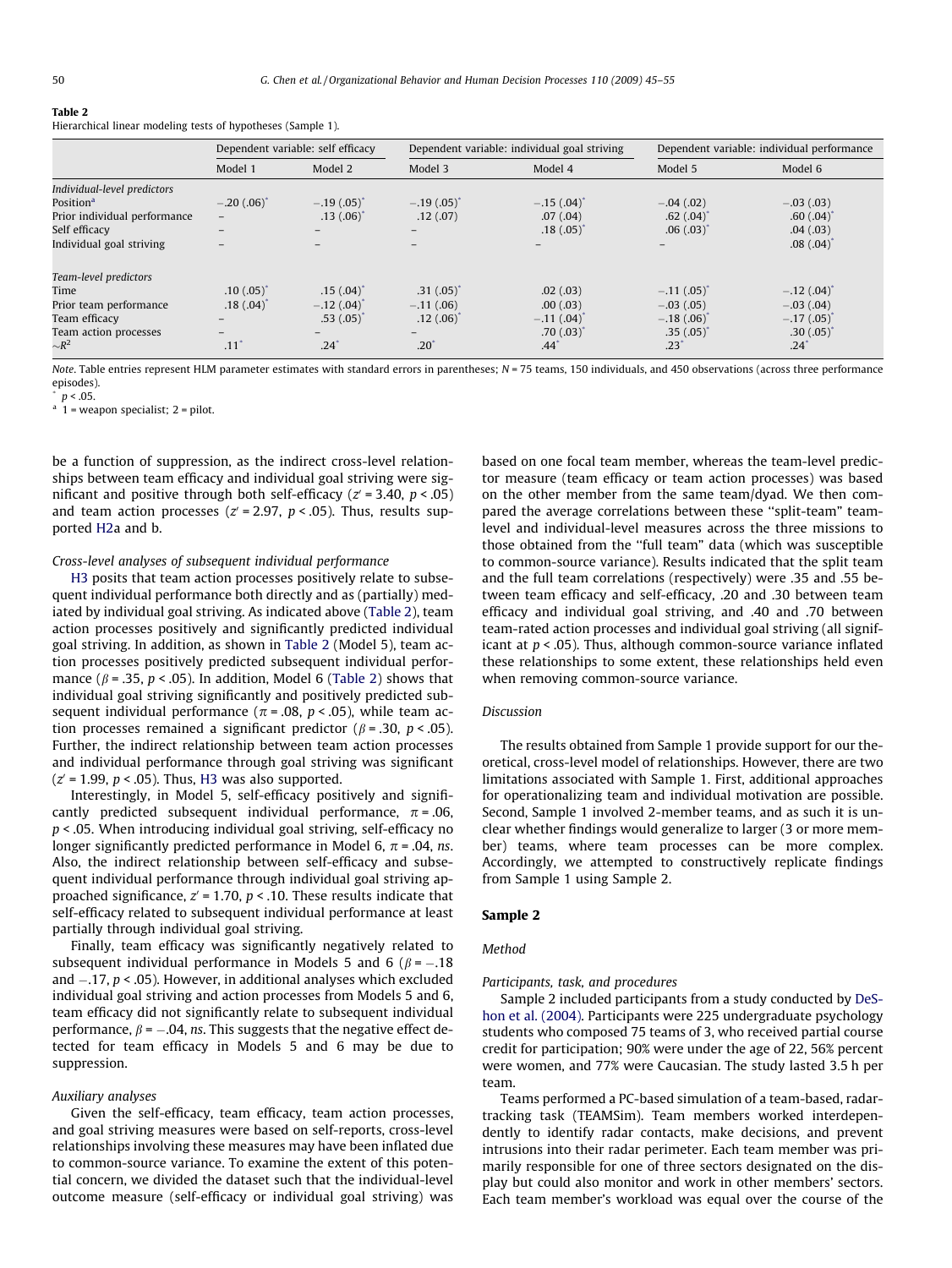task but the task was designed so that each team member became overloaded at different times during the task. The workload distribution was used to create discretionary opportunities for other members to shift their priorities and strategies, coordinate effort, and contribute to team performance. Although collective effort contributed to team performance, team members working outside their primary sector could not simultaneously work toward accomplishing individual goals.

Following individual and team training protocols, participants completed three 10-min performance episodes, each consisting of two 5-min sub-trials. Team members completed measures of self-efficacy and team efficacy prior to each 10-min performance episode and then goal striving, action processes, and performance measures were obtained using objective data collected during the performance episodes.<sup>4</sup> Although the teams performed three performance episodes, prior individual and team performance scores were not available for the first episode. Thus, we only focused on the second and third performance episode, using performance scores from episode 1 as prior performance for episode 2, etc.

## Measures

Individual performance. Individual performance was assessed using objective data obtained from the computer during each trial. Individuals gained 1000 pts for every correctly processed contact in their assigned sector, lost 1000 pts for every incorrectly processed contact in their assigned sector, lost 200 pts for each contact that penetrated the outer perimeter in their assigned sector, and lost 1 pt for every second the contact remained in the perimeter until it was processed. Individuals also lost 50 pts for each contact that penetrated the inner perimeter in their assigned sector, and 5 pts for every second the contact remained in the perimeter. Individuals did not receive points on their individual score for processing contacts outside their assigned sector. Rather, these points contributed to the team score, as described below.

Self-efficacy. Self-efficacy was measured using an eight-item Likert scale (1 = strongly disagree; 5 = strongly agree;  $\alpha$  = 96 and .96 prior to performance trials 2 and 3, respectively) developed to assess task-specific self-efficacy for performing individual tasks within this simulation [\(Kozlowski et al., 2001\)](#page-9-0).

Individual goal striving. Goal striving was assessed based on the total number of contacts that individuals processed within their own assigned sectors (i.e., self-focused effort) as well as in other members' sectors (i.e., team-focused effort), irrespective of whether the contacts were processed correctly and incorrectly. In [DeShon](#page-9-0) [et al.'s \(2004\)](#page-9-0) study, individual goal striving was operationalized based only on self-focused effort, since their study emphasized the distinction between self-directed and team-directed effort. However, the combination of self-focused effort and team-focused effort matches more closely [Chen and Kanfer's \(2006\)](#page-9-0) conceptualization of individual goal striving in teams, and matches better the operationalization of individual goal striving in Sample 1.

Team performance. Team performance was based on the same scoring procedure used for individual performance, except it was based on both members' performance in their own assigned sector and similar scores from members' performance in other members' sectors.

Team efficacy. Team efficacy was measured using an eight-item scale  $(1 =$ strongly agree;  $5 =$ strongly agree) that was similar to the self-efficacy scale, except items used the team – not the individual – as the referent,  $\alpha$  = .96 and .97 prior to the second and third performance trials, respectively. Supporting aggregation to the team-level, the average ICC(1) was .28 (average  $F = 2.16$ ,  $p < .05$ ), and the average ICC(2) was .52.

Team action processes. In [DeShon et al.'s \(2004\)](#page-9-0) study, team action processes were based only on the average team-focused effort within the team. However, to be more consistent with the broader conceptualization of team action processes as the collective effort team members allocate while pursuing team goals, we operationalized team action processes by aggregating average team members' individual goal striving scores to the team level, which included both self-focused and team-focused effort. In support of aggregation to the team-level, across the second and third performance trials, the average ICC(1) was .15 (average  $F = 1.54$ ,  $p < .05$ ), and the average  $ICC(2)$  was .35.

Controls. As described in [DeShon et al. \(2004\),](#page-9-0) teams were randomly assigned to three feedback conditions, which provided participants with feedback regarding individual performance, team performance, or both, after completion of each 10-min performance episode. We thus controlled for the experimental feedback manipulations in all analyses, via two dummy variables – one for individual feedback vs. all else, and another for team feedback vs. all else.<sup>5</sup> In addition, as in Sample 1, we controlled individuals' role in the team at the individual-level of analysis (using two dummy variables), as well as for time at the team-level of analysis.

## Analysis strategy

As in Sample 1, individual-level outcomes were analyzed using 3-level HLM tests, and team-level outcomes were analyzed using 2-level HLM tests.

# Results

[Table 3](#page-7-0) reports descriptive statistics, as well as individual-level correlations, averaged across the two performance trials, with team variable means assigned down to individuals.

## Cross-level analyses of self-efficacy

As part of the mediation analyses of [H1](#page-2-0)a and b, HLM tests indicated that prior team performance significantly predicted both prior individual performance ( $\beta$  = .16,  $p$  < .05) and team efficacy ( $\pi$  = .16,  $p$  < .05). In addition, as shown in [Table 4](#page-7-0) (Model 1), prior team performance positively and significantly predicted self-efficacy ( $\beta$  = .16,  $p < .05$ ). In the second step of the analyses (Model 2, [Table 4\)](#page-7-0), both team efficacy ( $\beta$  = .43,  $p$  < .05) and prior individual performance ( $\pi$  = .18,  $p$  < .05) predicted self-efficacy, whereas prior team performance no longer related significantly to self-efficacy ( $\beta$  = .04, ns). In addition, the indirect cross-level relationship between prior team performance and self-efficacy was significant and positive through both prior individual performance  $(z = 3.40,$ 

<sup>4</sup> Participants completed a variety of other individual-level and team-level measures as part of this larger experiment (see [DeShon et al., 2004](#page-9-0)). However, consistent with findings by DeShon et al., additional analyses we conducted revealed that our cross-level results held even when controlling for additional individual-level and team-level measures of ability, goal orientation, self-set goals, goal commitment, and strategy. Given these additional measures also had relatively weaker relationships with goal striving, team action processes, and individual and team performance, we do not report analyses with these measures in this article.

We also examined whether the feedback manipulations moderated the relationships in our model. Results indicated that only two interactions were significant  $(p < .05)$ : (1) team efficacy related to self-efficacy more positively when individual feedback was present; and (2) self-efficacy related to individual goal striving more positively when individual feedback was absent. Given only two interactions were significant – and in opposite directions, we concluded that the results remained rather consistent irrespective of the feedback manipulation.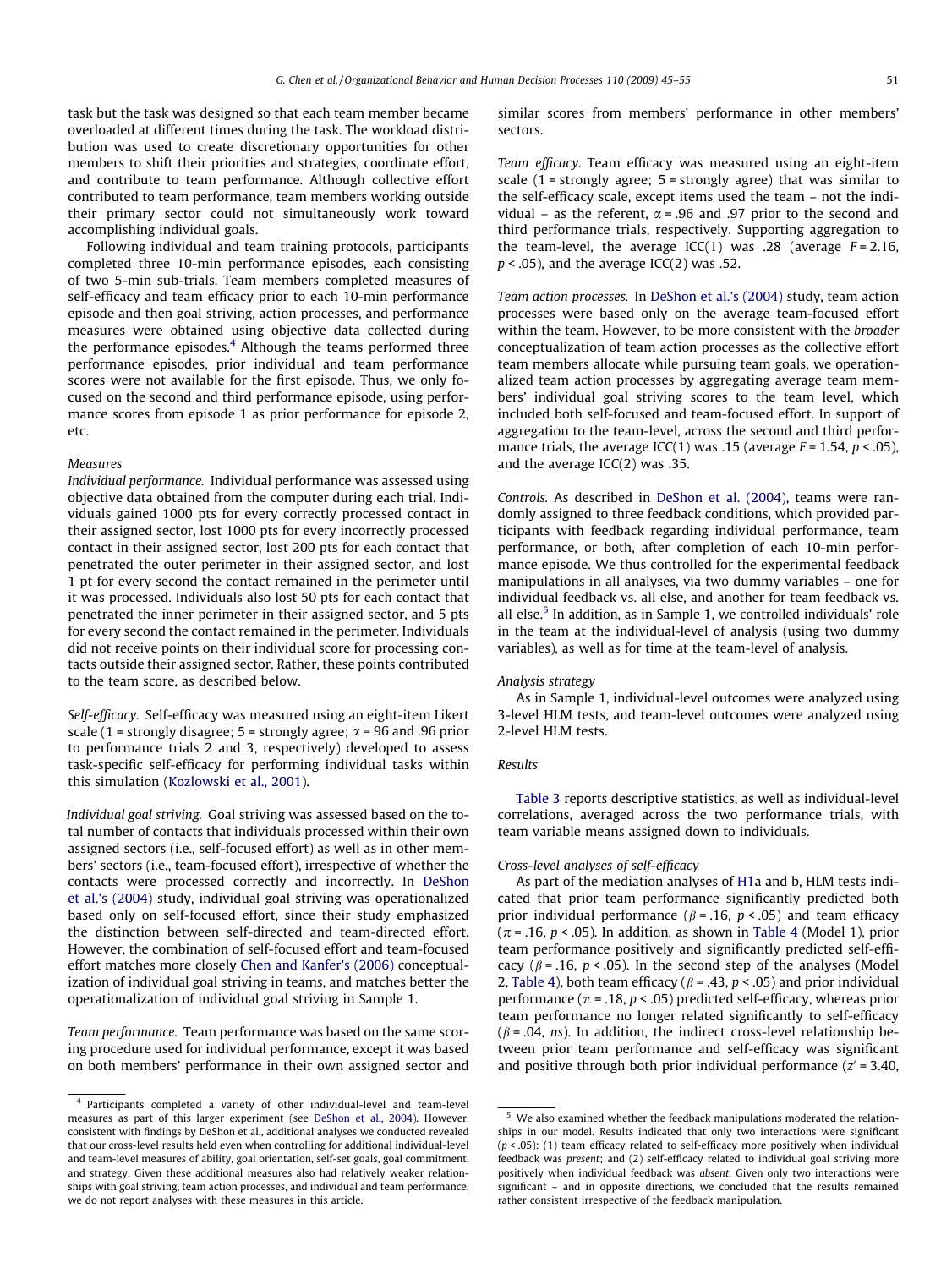<span id="page-7-0"></span>

| Table 3                                             |  |
|-----------------------------------------------------|--|
| Descriptive statistics and correlations (Sample 2). |  |

| Variable                      | $\cal M$ | <b>SD</b> |                  | 2                        | 3      | $\overline{4}$     | 5                | 6                  | 7                  | 8                        | 9                | 10               | 11              | 12          | -13 |
|-------------------------------|----------|-----------|------------------|--------------------------|--------|--------------------|------------------|--------------------|--------------------|--------------------------|------------------|------------------|-----------------|-------------|-----|
| Time                          | 1.50     | 0.50      |                  |                          |        |                    |                  |                    |                    |                          |                  |                  |                 |             |     |
| Role 2 (vs. rest)             | 0.33     | 0.47      | .00              | $\overline{\phantom{a}}$ |        |                    |                  |                    |                    |                          |                  |                  |                 |             |     |
| Role 3 (vs. rest)             | 0.33     | 0.47      | .00              | $-.50"$                  |        |                    |                  |                    |                    |                          |                  |                  |                 |             |     |
| Prior individual performance  | 6121.8   | 10597     | $.24^{\degree}$  | $-.05$                   | .01    |                    |                  |                    |                    |                          |                  |                  |                 |             |     |
| Self-efficacy                 | 4.14     | 0.65      | .09              | .05                      | $-.18$ | .24                |                  |                    |                    |                          |                  |                  |                 |             |     |
| Individual goal striving      | 27.15    | 6.07      | $.13^{\degree}$  | $-.07$                   | .03    | .36"               | .31              |                    |                    |                          |                  |                  |                 |             |     |
| Subs, individual performance  | 9692.8   | 8834      | $.12^{^{\circ}}$ | $-.04$                   | $-.02$ | .62                | .36 <sup>°</sup> | .54                |                    |                          |                  |                  |                 |             |     |
| Individual feedback condition | 0.33     | 0.47      | .00              | .00                      | .00    | .03                | $-.09$           | $.09^{\degree}$    | .09'               | $\overline{\phantom{a}}$ |                  |                  |                 |             |     |
| Team feedback                 | 0.33     | 0.47      | .00              | .00                      | .00    | $-.02$             | .08              | $-.03$             | $-.04$             | $-.50"$                  |                  |                  |                 |             |     |
| Prior team performance        | 7623.0   | 10400     | .41              | .00                      | .00    | $.29^{\degree}$    | $.23^{\circ}$    | .22"               | $.26*$             | $-.06$                   | .17'             |                  |                 |             |     |
| Team efficacy                 | 4.13     | 0.47      | $.10^{\degree}$  | .00                      | .00    | $.11$ <sup>*</sup> | .46              | .17"               | .18"               | $-.05$                   | .10 <sup>°</sup> | .32 <sup>2</sup> |                 |             |     |
| Team action processes         | 27.15    | 3.32      | .23              | .00                      | .00    | .31                | .24'             | .55'               | $.44$ <sup>*</sup> | $.17$ <sup>*</sup>       | $-.06$           | .41              | $.32^{\degree}$ |             |     |
| Subsequent team performance   | 12150    | 10490     | .03              | .00                      | .00    | $.22^{\degree}$    | .23'             | $.15$ <sup>'</sup> | .16'               | $-.12$ <sup>'</sup>      | .28'             | .46'             | .34             | $.28^\circ$ |     |

Note. N = 450; Correlations are at individual-level data, averaged across the two performance episodes, with team means assigned down to individuals.  $p < .05$ .

 $p < .05$ ) and team efficacy ( $z' = 2.48$ ,  $p < .05$ ). Thus, [H1a](#page-2-0) and b were both supported.

# Cross-level analyses of individual goal striving

In support of [H2](#page-2-0)a and b, team efficacy significantly and positively predicted self-efficacy (see Table 4, Model 2). In addition, 2-level HLM tests showed that, after controlling for prior team performance, team efficacy significantly and positively predicted team action processes ( $\beta$  = .30,  $p$  < .05). Further, as shown in Table 4, Model 3, team efficacy positively and significantly predicted individual goal striving ( $\beta$  = .11,  $p$  < .05). In a subsequent model (Model 4, Table 4), both self-efficacy ( $\pi$  = .21,  $p$  < .05) and team-rated action processes ( $\beta$  = .48,  $p$  < .05) positively and uniquely predicted individual goal striving, whereas team efficacy no longer significantly predicted individual goal striving ( $\beta$  = -.08, ns). Moreover, the indirect cross-level relationships between team efficacy and individual goal striving were significant and positive through both self-efficacy ( $z'$  = 4.21,  $p$  < .05) and team action processes ( $z'$  = 3.57,  $p <$  .05). These results thus supported [H2](#page-2-0)a and b.

## Cross-level analyses of subsequent individual performance

As indicated above (Table 4, Model 4), team action processes positively and significantly predicted individual goal striving. In addition, as shown in Table 4 (Model 5), team action processes uniquely and positively predicted subsequent individual performance,  $\beta$  = .24, p < .05. Additionally, as shown in Table 4 (Model 6), when including individual goal striving in the model, both individual goal striving ( $\pi$  = .26,  $p$  < .05) and team action processes ( $\beta$  = .12,  $p$  < .05) significantly and positively predicted subsequent individual performance. Moreover, the indirect relationship of team action processes with subsequent individual performance through goal striving was significant ( $z'$  = 5.70, p < .05). Thus, in support of [H3,](#page-2-0) the positive cross-level relationship between team action processes and subsequent individual performance was both direct and through individual goal striving.

Table 4 (Models 5 and 6, respectively) also indicated that selfefficacy positively and significantly predicted subsequent individual performance ( $\pi$  = .21,  $p$  < .05), and this relationship held even when controlling for individual goal striving ( $\pi$  = .15,  $p$  < .05). Also, the indirect relationship between self-efficacy and subsequent individual performance through individual goal striving was significant,  $z' = 2.93$ ,  $p < .05$ . These results indicate that self-efficacy related to subsequent individual performance at least partially through individual goal striving.

# Discussion

Despite important differences in team characteristics (larger team size and different team task) and measurement approaches (objective indices of goal striving, action processes, and individual

#### Table 4

Hierarchical linear modeling tests of individual-level outcomes (Sample 2).

|                               |                   | Dependent variable: self efficacy |                 | Dependent variable: individual goal striving | Dependent variable: individual performance |                 |  |
|-------------------------------|-------------------|-----------------------------------|-----------------|----------------------------------------------|--------------------------------------------|-----------------|--|
|                               | Model 1           | Model 2                           | Model 3         | Model 4                                      | Model 5                                    | Model 6         |  |
| Individual-level predictors   |                   |                                   |                 |                                              |                                            |                 |  |
| Position dummy $1a$           | $-.05(.06)$       | $-.04(.06)$                       | $-.05(.05)$     | $-.05(.04)$                                  | $-.03(.04)$                                | $-.02(.04)$     |  |
| Position dummy 2 <sup>b</sup> | $-.21(.07)^*$     | $-.20(.07)^*$                     | .00(.05)        | .04(.04)                                     | .00(.04)                                   | $-.01$ (.04)    |  |
| Prior individual performance  | $\qquad \qquad -$ | $.18(.04)^*$                      | .32(.05)        | $.19(.04)$ <sup>*</sup>                      | $.51(.04)^{4}$                             | .46(.04)        |  |
| Self efficacy                 |                   |                                   |                 | $.21(.04)$ <sup>*</sup>                      | $.21(.04)$ <sup>*</sup>                    | .15(.04)        |  |
| Individual goal striving      |                   |                                   |                 |                                              |                                            | .26(.04)        |  |
| Team-level predictors         |                   |                                   |                 |                                              |                                            |                 |  |
| Time                          | .04(.05)          | $-.03(.05)$                       | .00(0.10)       | $-.05(.08)$                                  | $-.15(.08)$                                | $-.14(.07)$     |  |
| Individual feedback           | $-.15(.16)$       | $-.15(.09)$                       | .19(.11)        | .04(.09)                                     | .11(.08)                                   | .10(.08)        |  |
| Team feedback                 | .05(.14)          | .01(.10)                          | $-.02(.11)$     | .01(.09)                                     | $-.01(.08)$                                | $-.02(.08)$     |  |
| Prior team performance        | .16(.03)          | .04(.03)                          | .10(.05)        | $-.04(.05)$                                  | .01(.04)                                   | .02(.04)        |  |
| Team efficacy                 |                   | $.43(.06)^*$                      | .11(.04)        | $-.08(.05)$                                  | $-.04(.04)$                                | $-.01(.04)$     |  |
| Team action processes         |                   |                                   |                 | $.48(.04)^*$                                 | $.24(.04)^{4}$                             | .12(.04)        |  |
| $\sim$ R <sup>2</sup>         | .05               | $.11$ <sup>*</sup>                | $.10^{\degree}$ | .32"                                         | $.38*$                                     | $.43^{\degree}$ |  |

Note. Table entries represent HLM parameter estimates with standard errors in parentheses: Ns = 75 teams, 225 individuals, and 450 observations (across two performance episodes).

 $p < .05$ .

Role 2 vs. else.

<sup>b</sup> Role 3 vs. else.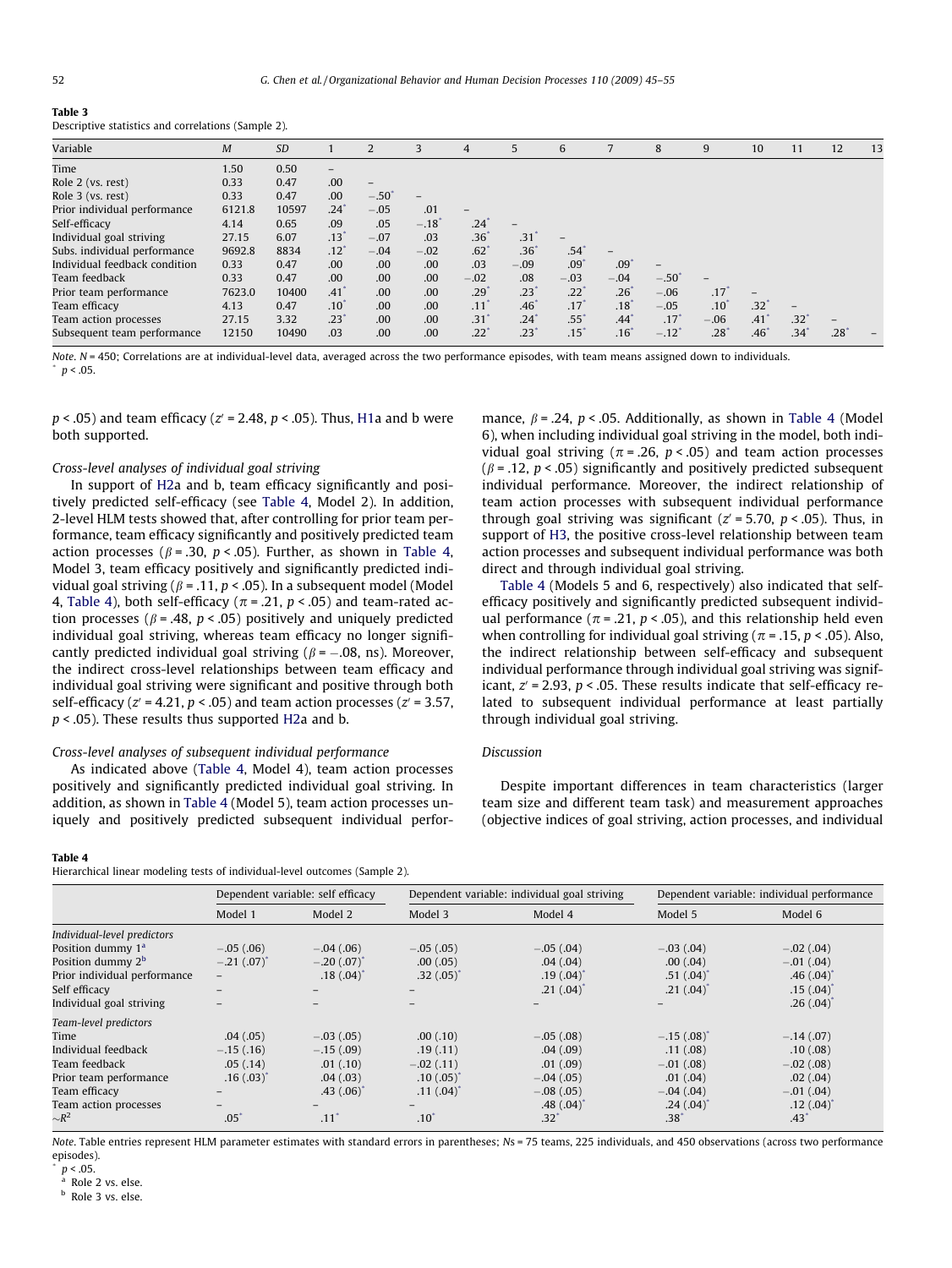performance), results from Sample 2 largely replicated results from Sample 1. In fact, the only difference in results across the two samples involved suppressor effects detected in Sample 1. However, despite suppressor effects in Sample 1, all hypotheses received support in both samples. Interestingly, results in Sample 2 held even after taking into account the experimental manipulations of feedback. Particularly informative was the finding that prior team and individual performance significantly related to subsequent self-efficacy and team efficacy, over and above individual and team feedback, respectively. This suggests that actual prior performance levels more significantly related to efficacy beliefs than the performance feedback provided to participants via the manipulation.

# General discussion

Building off studies by [Chen et al. \(2005\) and DeShon et al.](#page-9-0) [\(2004\)](#page-9-0), which established homology between individual-level and team-level motivation and performance, this research provided consistent evidence for the cross-level pathways by which team and individual motivation are connected, supporting key tenets of the [Chen and Kanfer \(2006\)](#page-9-0) multilevel model of motivation in teams. More broadly, our findings also contribute unique empirical evidence to a growing recognition that motivation is not just an intra-psychic process, but, rather, involves a more complex set of contextually-grounded, interpersonal, temporal, as well as person-centered phenomena [\(Grant, 2007; Kanfer et al., 2008; Kark](#page-9-0) [& van Dijk, 2007\)](#page-9-0).

## Findings and contributions

The present findings augment extant theory and the research literature in five ways. First, we extend previous research on individual and team homology by demonstrating how motivational processes at the team level influence motivational processes at the individual level. Consistent with [Chen and Kanfer \(2006\),](#page-9-0) our findings indicate that with the exception of the relationship between team action processes and individual performance, team level motivation constructs exert cross-level influences on individual motivation through mediated pathways, rather than directly. Our findings further show that the mediating pathways linking between team and individual motivation involved overlap in level (i.e., some mediators were at the individual level, as were the outcomes), as well as in content and timing (i.e., other mediators captured similar conceptual meanings and operated simultaneously with the outcomes). Although these results may represent an artifact of design, it is also possible that these findings reflect an important boundary condition on cross-level influences – namely that influences may be limited to contexts that afford intrinsic alignment of multilevel motivation constructs, whether they be experiential (e.g., prior individual and team enactive mastery), cognitive (e.g., team efficacy and self-efficacy), or behavioral (e.g., team action processes and individual goal striving).

Our second contribution pertains to the findings that team-level motivation can explain additional variance in individual performance over and above individual-level motivation. The direct cross-level relationships between team action processes and individual performance stands in sharp contrast to the mediated pathway observed in analyses of cross-level relationships at all prior points in the chain. Conceptually, we suggest that team-level action processes, in contrast to team efficacy, for example, operate directly on the context for performance and may be influential due to their environmental (rather than psychological) impact on action. For example, a teammate's backup behavior may contribute directly to another individual's performance without necessarily enhancing that person's self efficacy or goal striving.

The third contribution of our findings pertains more generally to the measurement of motivational processes in teams. In particular, we detected strong support for cross-level relationships in our model despite quite different approaches measuring goal striving and team action processes (i.e., self-ratings in Sample 1 vs. objective indices in Sample 2). Regardless of measurement approaches and other differences in team attributes (e.g., 2-member vs. 3 member teams), the findings involving team action process and individual goal striving were quite similar. These results suggest that these measurement approaches all represent viable means of capturing these critical motivational processes. Collectively, the reliance on different measurement approaches and the differences in team characteristics across the studies serve to substantially enhance the validity and generalizability of our findings.

Fourth, our findings also contribute to the literature by helping to further inform the controversy regarding the direction of efficacy influences on performance. [Heggestad and Kanfer \(2005\)](#page-9-0) found that self-efficacy does not predict performance after controlling for prior performance. Findings by [Vancouver and his col](#page-10-0)[leagues \(2001, 2002\)](#page-10-0) indicate further that when examined from a within-individual perspective, self efficacy exerts a slight negative influence on subsequent performance. In contrast, using a withinindividual (and within-team) design in both Samples 1 and 2, we found a positive relation between self-efficacy and subsequent goal striving and performance, even when controlling for prior performance. It is quite possible that the contextual features of task performance in our studies, in which individuals were accountable to teammates, operated to reduce the likelihood of overconfidence (and a resulting reduction in effort). Further, it is reasonable to propose that the significant relationships between self-efficacy and subsequent performance in our studies stemmed primarily from context (cross-level) influences, and that context influences modulated self-efficacy judgments beyond past individual performance alone. Given the ubiquitous nature of teams in modern work, further research is needed to identify the task/team context conditions that may indeed produce the negative relation observed by [Vancouver et al. \(2001, 2002\)](#page-10-0). For example, team longevity, rewards, leadership, and task interest/meaningfulness can all play important roles in whether or not individuals and teams become overconfident as they perform over repeated episodes.

Finally, our findings with respect to cross-level relationships suggest several potential implications for managing teams and individuals working in teams, which, to date, has focused largely on managing team-level motivational processes ([Kozlowski & Bell,](#page-9-0) [2003](#page-9-0)). Specifically, effective management of team effectiveness can also pay high dividends in terms of influencing the motivation and performance of individual members within the team. Indeed, our findings suggest that interventions and practices directed at improving team efficacy and team action processes translate into more effective individual-level self-regulation and performance. This may prove to be particularly beneficial if members work simultaneously on multiple teams. To the extent that participation in ''Team A" helps to promote effective members' self-regulation processes, organizations may not only reap the benefits of more effective Team A performance, but they may also derive value from more effective performance of those same members in ''Teams B, C, D, etc." as well as, perhaps, in their non-team work activities. Thus, managerial actions that enhance the effectiveness of a team's operations may prove beneficial far beyond the value of just that team's performance.

## Limitations and future research

No research is without limitations and two associated with these studies warrant note. First, we investigated cross-level relationships with students performing in the context of two simula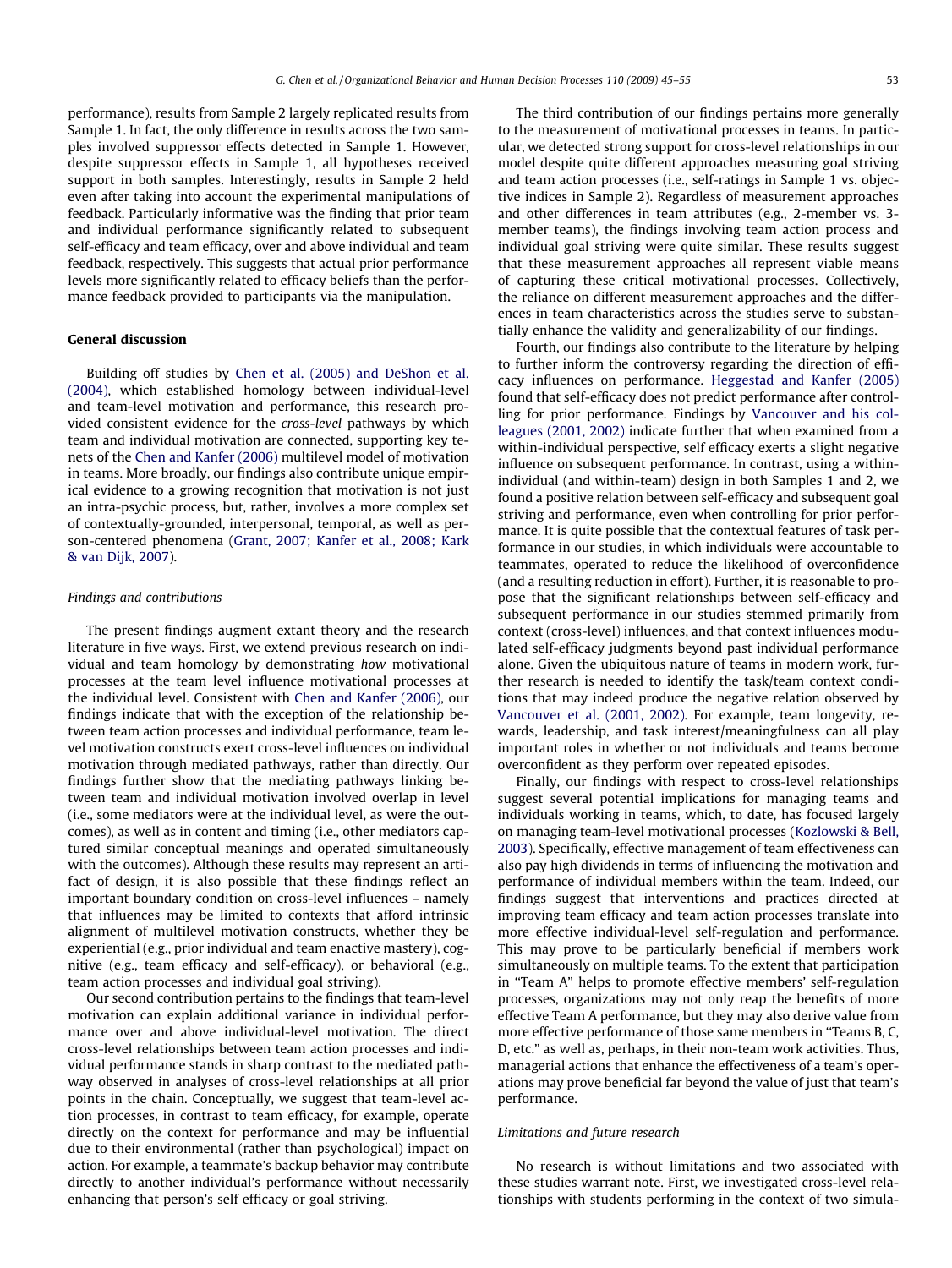<span id="page-9-0"></span>tions designed to map well to the major time, task, and psychological demands of modern flight and radar teams. Although psychological fidelity was rather high in both samples, replications of our findings using organizational teams in field settings and teams performing different tasks are clearly needed. Another limitation of our study is that we did not experimentally manipulate key constructs in our model. As such, we cannot draw strong causal inferences from our results. Although feedback was manipulated in Sample 2, this manipulation did not seem to affect the processes we studied. Clearly, experimental replications of our findings are needed to strengthen the internal validity of our findings.

In addition to strengthening the internal and external validity of our research, additional fruitful avenues for future research include incorporating various predictors of individual and team motivation, beyond prior performance, as well as testing possible boundary conditions for the generalization of motivation theory across levels of analysis. First, researchers should uncover unique and complementary practices that motivate individuals both personally and collectively. For instance, team staffing systems may need to identify individual differences that help drive individual team members' performance, as well as the best combination or configuration of individual differences at the team-level. Second, it is important to examine the possible moderating effects of certain boundary conditions on the interplay between individual and team motivational processes. For instance, work team characteristics (e.g., reward structure, team composition), as well as the extent to which team-level motivation constructs (such as team efficacy beliefs) are strongly vs. weakly shared among members can moderate the extent to which team and individual motivation processes are related.

More research is also needed to enhance our understanding of the individual-level efficacy–performance relationship by considering contextual moderators of this relationship. For example, it is possible that this relationship remains positive and significant over time when individuals perform in a team that has a more learning oriented climate, but that this relationship becomes more negative over time when team climate is more performance oriented, since a more learning oriented climate may encourage team members to be more receptive to changes in the task environment (cf. Audia, Locke, & Smith, 2000). A related issue that deserves additional attention is whether goal striving and team action processes always positively contribute to performance. Research should examine, for example, whether effective allocation of individual and collective effort towards accomplishing a misguided goal (e.g., due to a mismatch between the goal and the environmental requirements) may be harmful in teams.

Finally, an underlying assumption in our study was that topdown (contextual) influences are more powerful than bottom-up (emergent) influences. Now that we have clear evidence that team motivational variables can exact strong influences on individual motivation and performance, the time may be ripe to consider more carefully whether, when, and how individual motivation may also exert emergent influences on team outcomes. Indeed, inspection of [Tables 1 and 3](#page-4-0) suggests that, in both samples, prior and subsequent individual performance both correlated positively with subsequent team performance, which could be suggestive of plausible upward influences. However, the motivational and social mechanisms through which individual motivation and performance emerge to influence team motivation and performance may be complex, and are not yet clear. Providing some guidance on this issue, [Mathieu and Taylor \(2007, p. 145\)](#page-10-0) suggested that ''upward influences would be more prominent in instances where higher level phenomena have yet to fully crystallize or form, such as during socialization periods, early team interactions, following a major organizational intervention, and so forth." Thus, research that measures and/or manipulates individual and team motivational processes at critical junctures in the team's development and compilation process (cf. Kozlowski, Gully, Nason, & Smith, 1999) can shed more light on the relative importance and likely timing of top-down vs. bottom-up motivational influences in teams. Although designing and executing such studies can be quite challenging and complex, such research will no doubt enhance our understanding of the complex, multilevel nature of motivation in teams.

## References

- Audia, P. G., Locke, E. A., & Smith, K. G. (2000). The paradox of success: An archival and a laboratory study of strategic persistence following radical environmental change. Academy of Management Journal, 43, 837–853.
- Bandura, A. (1997). Self-efficacy: The exercise of control. New York, NY: Freeman.
- Bandura, A., & Locke, E. A. (2003). Negative self-efficacy and goal effects revisited. Journal of Applied Psychology, 88, 87–99.
- Baron, R. M., & Kenny, D. A. (1986). The moderator–mediator variable distinction in social psychological research: Conceptual, strategic, and statistical considerations. Journal of Personality and Social Psychology, 51, 1173–1182.
- Chen, G. (2005). Newcomer adaptation in teams: Multilevel antecedents and outcomes. Academy of Management Journal, 48, 101–116.
- Chen, G., & Bliese, P. D. (2002). The role of different levels of leadership in predicting self and collective efficacy: Evidence for discontinuity. Journal of Applied Psychology, 87, 549–556.
- Chen, G., Bliese, P. D., & Mathieu, J. E. (2005). Conceptual framework and statistical procedures for delineating and testing multilevel theories of homology. Organizational Research Methods, 8, 375–409.
- Chen, G., & Kanfer, R. (2006). Toward a systems theory of motivated behavior in work teams. Research in Organizational Behavior, 27, 223–267.
- Chen, G., Kirkman, B. L., Kanfer, R., Allen, D., & Rosen, B. (2007). A multilevel study of leadership, empowerment, and performance in teams. Journal of Applied Psychology, 92, 331–346.
- Chen, G., Thomas, B. A., & Wallace, J. C. (2005). A multilevel examination of the relationships among training outcomes, mediating regulatory processes, and adaptive performance. Journal of Applied Psychology, 90, 827–841.
- Chen, G., Webber, S. S., Bliese, P. D., Mathieu, J. E., Payne, S. C., Born, D. H., et al. (2002). Simultaneous examination of the antecedents and consequences of efficacy beliefs at multiple levels of analysis. Human Performance, 15, 381–409.
- DeShon, R. P., Kozlowski, S. W. J., Schmidt, A. M., Milner, K. R., & Weichmann, D. (2004). A multiple goal, multilevel model of feedback effects on the regulation of individual and team performance in training. Journal of Applied Psychology, 89, 1035–1056.
- Eden, D. (2001). Means efficacy: External sources of general and specific subjective efficacy. In M. Erez, U. Kleinbeck, & H. Thierry (Eds.), Work motivation in the context of a globalizing economy (pp. 65–77). Mahwah, NJ: Lawrence Erlbaum.
- Feltz, D. L., & Lirgg, C. D. (1998). Perceived team and player efficacy in hockey. Journal of Applied Psychology, 83, 557–564.
- Gibson, C. B. (2001). Me and us: Differential relationships among goal setting, training, efficacy, and effectiveness at the individual and team level. Journal of Organizational Behavior, 22, 789–808.
- Grant, A. M. (2007). Relational job design and the motivation to make a prosocial difference. Academy of Management Review, 32, 393–417.
- Hackman, J. R. (1992). Group influences on individuals in organizations. In M. D. Dunnette & L. M. Hough (Eds.). Handbook of industrial and organizational psychology (Vol. 3, pp. 199–267). Palo Alto, CA: Consulting Psychologists Press.
- Heggestad, E. D., & Kanfer, R. (2005). The predictive validity of self-efficacy in training performance. Little more than past performance. Journal of Experimental Psychology: Applied, 11, 84–97.
- Judge, T. A., Jackson, C. L., Shaw, J. C., Scott, B. A., & Rich, B. L. (2007). Self-efficacy and work-related performance: The integral role of individual differences. Journal of Applied Psychology, 92, 107–127.
- Kanfer, R., Chen, G., & Pritchard, R. (2008). Work motivation: Forging new perspectives and directions in the post-millennium. In R. Kanfer, G. Chen, & R. D. Pritchard (Eds.), Work motivation: Past, present, and future (pp. 601–632). Routledge: New York.
- Kark, R., & van Dijk, D. (2007). Motivation to lead, motivation to follow: The role of the self-regulatory focus in leadership processes. Academy of Management Review, 32, 500–528.
- Kozlowski, S. W. J., & Bell, B. S. (2003). Work groups and teams in organizations. In Industrial and organizational psychology. In W. C. Borman, D. R. Ilgen, & R. J. Klimoski (Eds.). Comprehensive handbook of psychology (Vol. 12, pp. 333–375). New York: Wiley.
- Kozlowski, S. W. J., Gully, S. M., Brown, K. G., Salas, E., Smith, E. M., & Nason, E. R. (2001). Effects of training goals and goal orientation traits on multidimensional training outcomes and performance adaptability. Organizational Behavior and Human Decision Processes, 85, 1–31.
- Kozlowski, S. W. J., Gully, S. M., Nason, E. R., & Smith, E. M. (1999). Developing adaptive teams: A theory of compilation and performance across levels and time. In D. R. Ilgen & E. D. Pulakos (Eds.), The changing nature of work performance: Implications for staffing, personnel actions, and development (pp. 240–292). San Francisco, CA: Jossey-Bass.